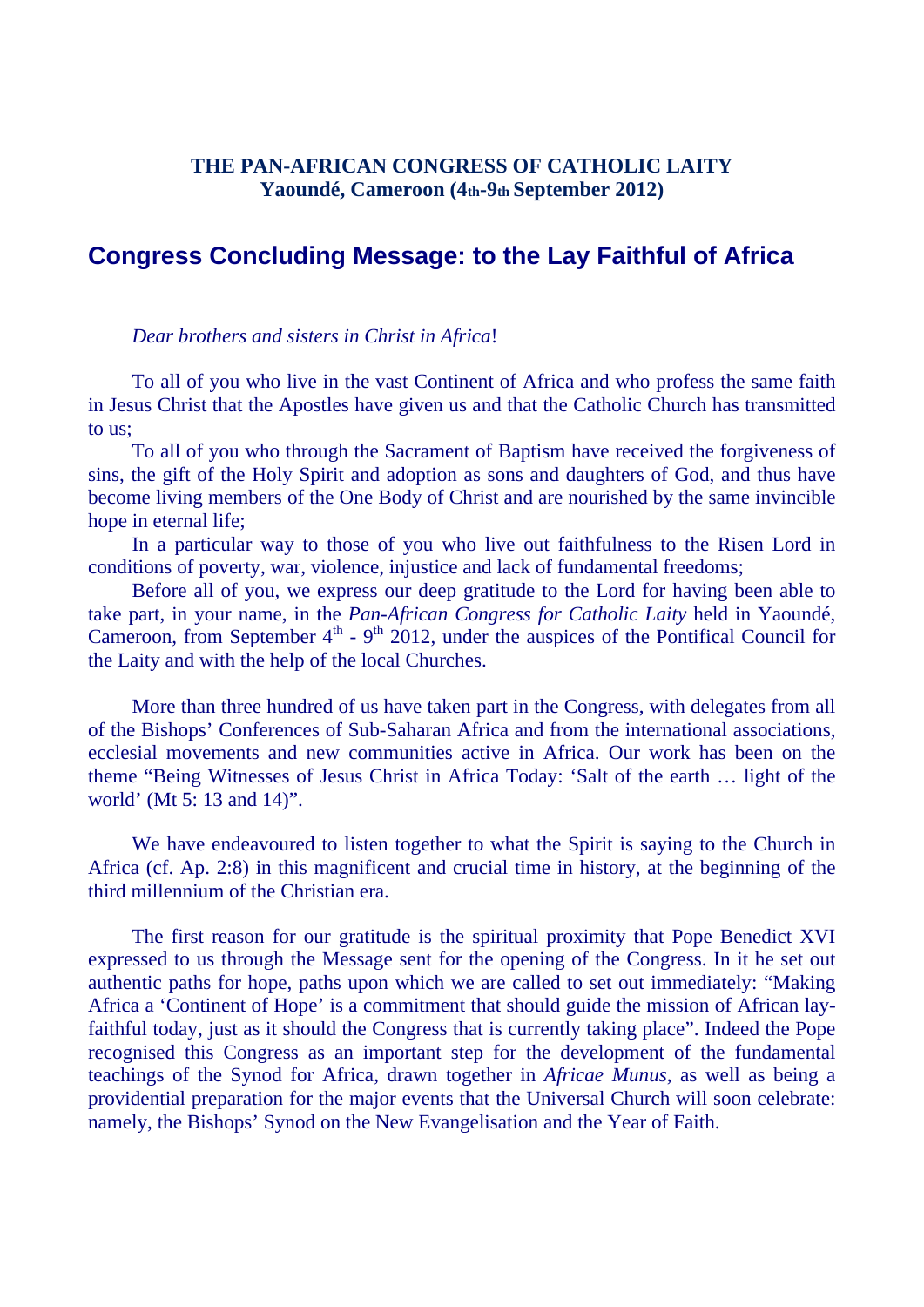For us this Congress has been a special Epiphany of the Church in Africa. We have rediscovered the Church in its beauty and in its multiformity. We have learned to love it still more deeply. The Holy Father, Pope Benedict XVI, has invited us to recognise Africa as a "Continent of Hope" and a "spiritual lung for humanity". This is at the same time a joy and a responsibility, and we welcome it as a "yoke that is easy and a burden that is light" (cf. Mt 11:28). For us, this is a call to deepen our understanding of the vocation of the lay faithful and to live *worthily the call we have received (cf. Eph 4:1-2)*.

The Church in African is young, just as many of the participants in this Congress are young. Our youthfulness brings with it joy and enthusiasm: the same joy and enthusiasm that Pope Benedict XVI says he observed so clearly during his visits to Africa and carries in his heart. We do not wish to dissipate the talent of our youthfulness, but rather to use it for serving the mission of the Church, making of ourselves Christians who are mature and rooted in Scripture and in Tradition. For this reason, we are grateful to the Holy Father for having instituted the Year of Faith. It will be a valuable opportunity for us to learn more and to deepen our vocation. During these days we discovered once again that the heart of every Christian formation is a personal encounter with Jesus Christ.

In our societies, the members of the Church are often a minority. From this Congress we take with us the conviction that this does not make us irrelevant, because indeed *Christians are in the world what the soul is to the body* (letter to *Diognetus*, chapter 5). We must become more and more those creative minorities that give flavour to our societies and bring the light of the Gospel to our cultures. It is indeed true that our countries need the unique word of Salvation, and we do not have the right to deprive them of the Gospel. The words of Blessed John Paul II echo within us: "If lack of commitment is always unacceptable, the present time renders it even more so. *It is not permissible for anyone to remain idle.*" Post-Synodal Apostolic Exhortation *Christifideles Laici, no. 3*)

Illuminated by the Word of God and the importance accorded to the lay faithful by the Council Vatican II, as Christian lay faithful we hear the particular call to a commitment in society: in schools, in the workplace and in civic society. These are the places where we live and where we desire that our testimony should shine out. We truly desire to be "ambassadors of Christ" (*2 Cor* 5:20) in the public sphere, in the heart of the world!" (Post-Synodal Apostolic Exhortation *Africae Munus*, no. 128). We know that, faced with the challenges of the world, humanity is not alone: God is present. For this reason we refuse to accept any ideology that goes against the dignity of human beings and the natural law, and we want to contribute in concrete ways to building up a society that is more respectful of the dignity of human beings and of their fundamental rights in solidarity with the weak and the poor…

We have also learned to know the Church through the difficulties lived by our brothers in many countries across our dear continent. We are preoccupied by the many wars that spill blood on our earth, and by increasingly widespread violence, as well as by the growing shadow of terrorism in many areas. Faced with all of this we wish, once again, to affirm that